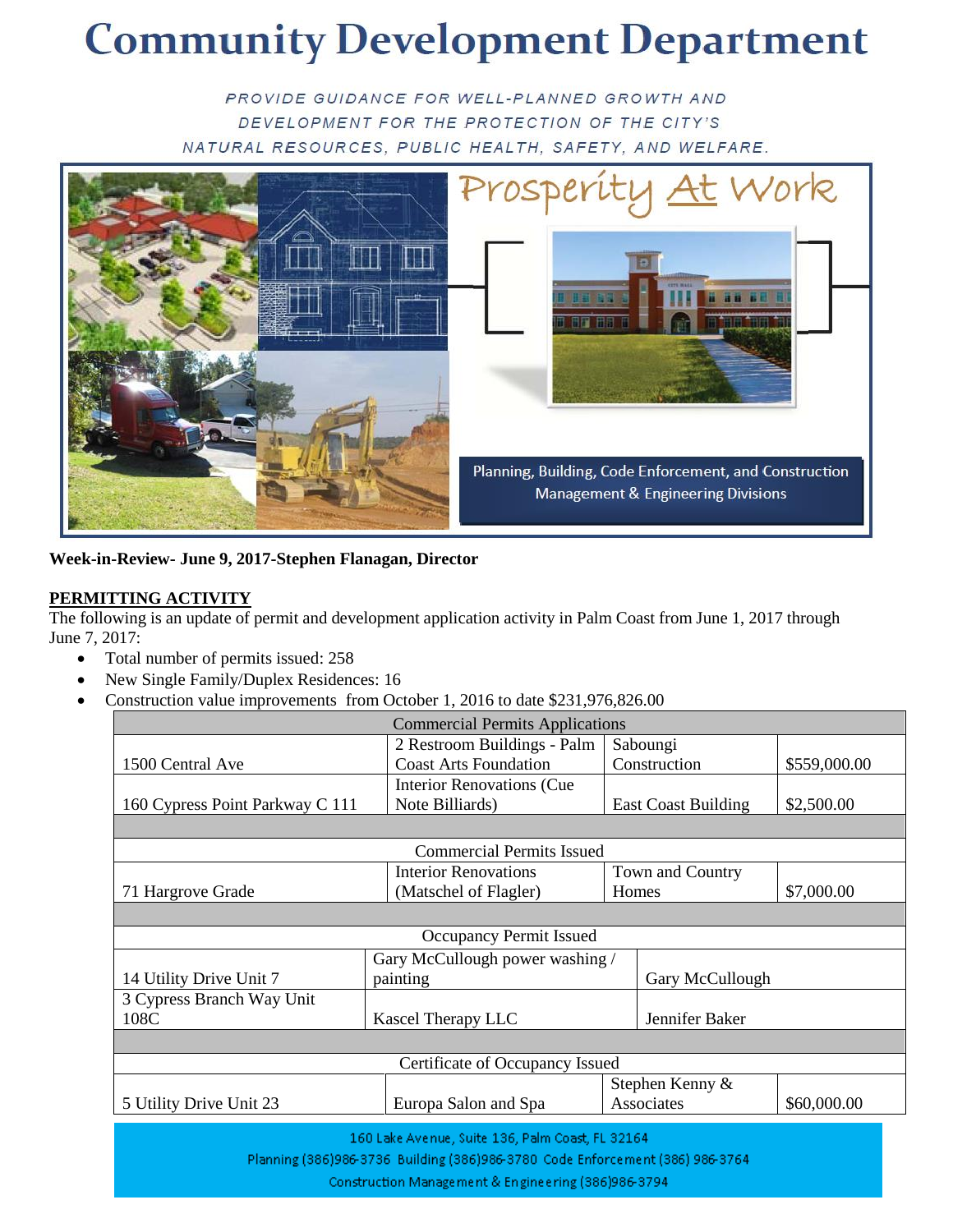#### **PLANNING**

#### **Spotlight on Environmental Intern DEP**

The Environmental Intern contacted the DEP in regards to the Linear Park Stewardship and the potential to update the Stewardship reporting process from annually to every 5 years.

#### **Army Corps of Engineers**

The Army Corps was contacted to get more information on mitigation management that is to occur behind the Indian Trails Sports Complex. Currently the City of Palm Coast is required to do control burns but there have been many unfavorable conditions. Presently, the next step is to determine an alternative mitigation tactic.

### **Grant Applications**

With the help of the Environmental Specialist I and a Rec II of Nature Programs grant applications were printed, sorted and bound to be shipped to Tallahassee in the hopes that the City of Palm Coast can receive funding for various projects.

### **Miscellaneous**

Talks with a potential Dashboard program have grown to the point where a demo is in the near future. Additionally, work has continued on the EMS update and the two Preliminary Environmental Assessments.

### **Spotlight on Recreation II of Nature Programs**

The Rec II of Nature programs worked on FEMA grant applications for generators. These generators were for City Hall, the Community Center and multiple Lift and PEP stations. Staff also finished cataloging Elevation Certificates as well as LOMA applications. Staff also came up with a rough draft of programs for the fall guide. These programs will be focusing on getting the community more involved in nature and meeting the Stewardship Report standards for Long Creek Nature Preserve as well as Linear Park.

## **CONSTRUCTION MANAGEMENT & ENGINEERING**

The following is an update since last week for projects in the City from June 1, 2017 through June 7, 2017

| <b>City Capital Projects Under Construction</b>                  |     |                                                                                                                                                                                                                                                                                                                                                                           |  |  |
|------------------------------------------------------------------|-----|---------------------------------------------------------------------------------------------------------------------------------------------------------------------------------------------------------------------------------------------------------------------------------------------------------------------------------------------------------------------------|--|--|
| <b>Holland Park</b>                                              | 96% | Substantial Completion inspection on 6-5-17. Sod installation<br>continues. Playground fence installation continues. Exterior<br>Restroom painted. Toilet stall partitions replaced. Restroom<br>accessories installed. Tennis court surfacing being installed.<br>Basketball surfacing and striping continues. Shuffleboard<br>surfacing complete. General Park cleanup. |  |  |
| Southern Wellfield Expansion<br>Phase 2 (Sesame & Equip 5 Wells) | 65% | Flushing and pressure testing raw water mains continue. All<br>five FPL transformers installed, and electrician working on<br>conduit and control panels at the well sites.                                                                                                                                                                                               |  |  |
| Matanzas Woods Master Pump<br><b>Station</b>                     | 38% | Flushing and pressure testing the mains. Exterior coating<br>application delayed due to rain. Odor control unit still<br>scheduled for delivery June 15th.                                                                                                                                                                                                                |  |  |
| Wastewater Treatment Plant #2                                    | 73% | 18" and 4" reclaimed site piping passed pressure tests. Pumps<br>installed for the Reclaimed Water Pump Station. Factory<br>Acceptance Test scheduled for July 10th.                                                                                                                                                                                                      |  |  |
| Wastewater Treatment Plant #2<br><b>RCW</b> Disposal Main        | 27% | Contractor beginning to test and flush mains and continuing<br>work on dechlorinating facility.                                                                                                                                                                                                                                                                           |  |  |